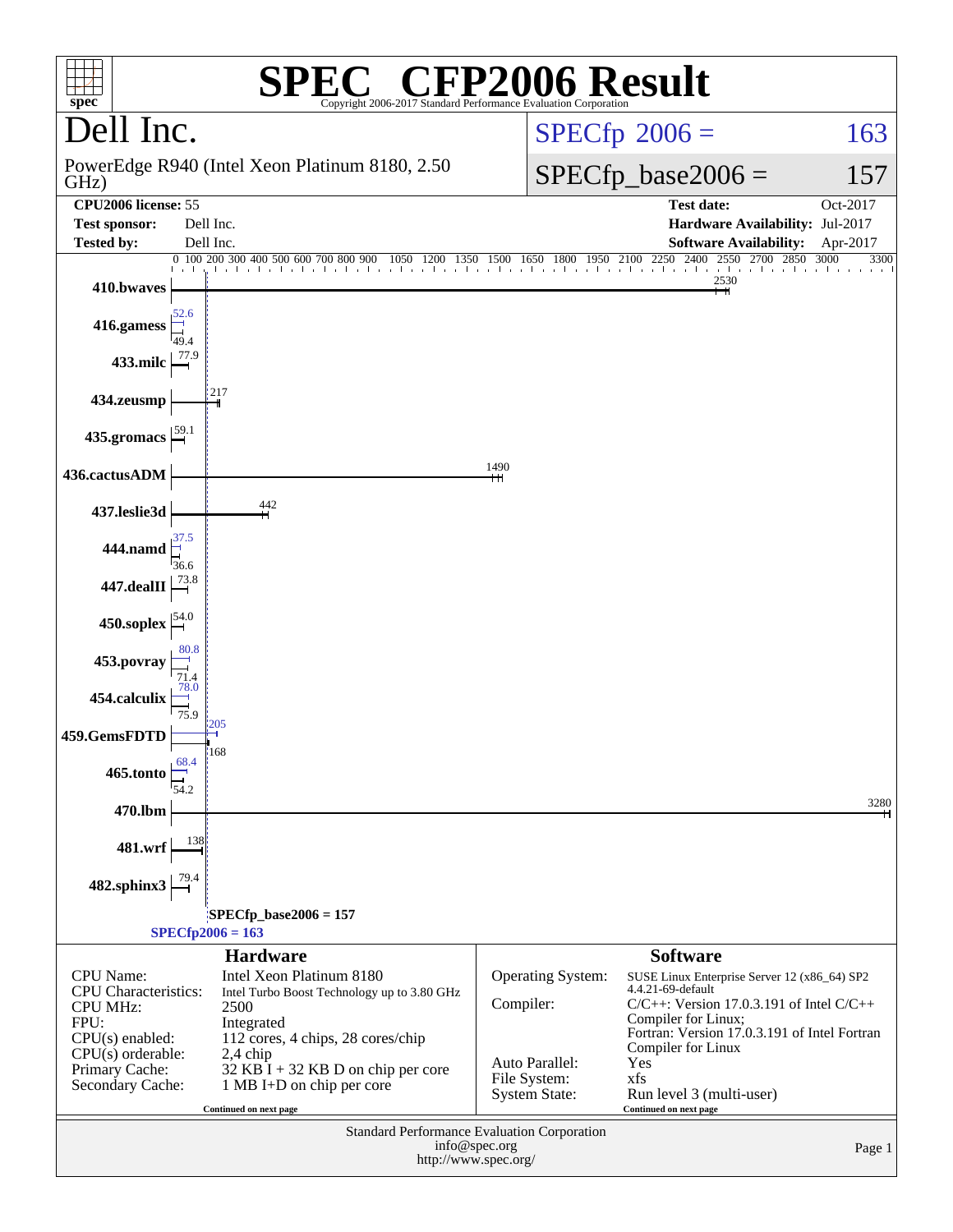

## Dell Inc.

GHz) PowerEdge R940 (Intel Xeon Platinum 8180, 2.50

#### **[CPU2006 license:](http://www.spec.org/auto/cpu2006/Docs/result-fields.html#CPU2006license)** 55 **[Test date:](http://www.spec.org/auto/cpu2006/Docs/result-fields.html#Testdate)** Oct-2017

[Other Cache:](http://www.spec.org/auto/cpu2006/Docs/result-fields.html#OtherCache) [Other Hardware:](http://www.spec.org/auto/cpu2006/Docs/result-fields.html#OtherHardware) None

**[Tested by:](http://www.spec.org/auto/cpu2006/Docs/result-fields.html#Testedby)** Dell Inc. **[Software Availability:](http://www.spec.org/auto/cpu2006/Docs/result-fields.html#SoftwareAvailability)** Apr-2017 [L3 Cache:](http://www.spec.org/auto/cpu2006/Docs/result-fields.html#L3Cache) 38.5 MB I+D on chip per chip<br>Other Cache: None [Memory:](http://www.spec.org/auto/cpu2006/Docs/result-fields.html#Memory) 768 GB (48 x 16 GB 2Rx8 PC4-2666V-R) [Disk Subsystem:](http://www.spec.org/auto/cpu2006/Docs/result-fields.html#DiskSubsystem) 1 x 900 GB 15K RPM SAS12

| <b>Test sponsor:</b> | Dell Inc.                              |                       | <b>Hardware Availability: Jul-2017</b> |          |
|----------------------|----------------------------------------|-----------------------|----------------------------------------|----------|
| <b>Tested by:</b>    | Dell Inc.                              |                       | <b>Software Availability:</b>          | Apr-2017 |
| L3 Cache:            | $38.5 \text{ MB}$ I+D on chip per chip | <b>Base Pointers:</b> | 64-bit                                 |          |
| Other Cache:         | None.                                  | Peak Pointers:        | $32/64$ -bit                           |          |
| Memory:              | 768 GB (48 x 16 GB 2Rx8 PC4-2666V-R)   | Other Software:       | None                                   |          |

 $SPECfp2006 = 163$  $SPECfp2006 = 163$ 

 $SPECfp\_base2006 = 157$ 

| <b>Results Table</b> |                                                                                                          |              |                |             |                |              |                |              |                |              |                |              |
|----------------------|----------------------------------------------------------------------------------------------------------|--------------|----------------|-------------|----------------|--------------|----------------|--------------|----------------|--------------|----------------|--------------|
|                      | <b>Base</b>                                                                                              |              |                | <b>Peak</b> |                |              |                |              |                |              |                |              |
| <b>Benchmark</b>     | <b>Seconds</b>                                                                                           | <b>Ratio</b> | <b>Seconds</b> | Ratio       | <b>Seconds</b> | <b>Ratio</b> | <b>Seconds</b> | <b>Ratio</b> | <b>Seconds</b> | <b>Ratio</b> | <b>Seconds</b> | <b>Ratio</b> |
| 410.bwayes           | 5.46                                                                                                     | 2490         | 5.33           | 2550        | 5.36           | 2530         | 5.46           | 2490         | 5.33           | 2550         | 5.36           | 2530         |
| 416.gamess           | 396                                                                                                      | 49.4         | 396            | 49.4        | 396            | 49.4         | 372            | 52.7         | 372            | 52.6         | 373            | 52.5         |
| 433.milc             | 118                                                                                                      | 78.1         | 120            | 76.4        | 118            | 77.9         | 118            | 78.1         | 120            | 76.4         | <b>118</b>     | 77.9         |
| 434.zeusmp           | 42.0                                                                                                     | 217          | 41.1           | 221         | 43.6           | 209          | 42.0           | 217          | 41.1           | 221          | 43.6           | 209          |
| 435.gromacs          | 121                                                                                                      | 58.8         | 121            | 59.1        | 121            | 59.1         | 121            | 58.8         | 121            | 59.1         | <u>121</u>     | 59.1         |
| 436.cactusADM        | 7.89                                                                                                     | 1510         | 8.00           | 1490        | 8.14           | 1470         | 7.89           | 1510         | 8.00           | <b>1490</b>  | 8.14           | 1470         |
| 437.leslie3d         | 21.3                                                                                                     | 442          | 22.7           | 413         | 21.3           | 442          | 21.3           | 442          | 22.7           | 413          | 21.3           | 442          |
| 444.namd             | 219                                                                                                      | 36.6         | 219            | 36.6        | 219            | 36.6         | 214            | 37.5         | 214            | 37.5         | 214            | 37.4         |
| 447.dealII           | 155                                                                                                      | 73.8         | 155            | 73.8        | 154            | 74.3         | 155            | 73.8         | 155            | 73.8         | 154            | 74.3         |
| $450$ .soplex        | 151                                                                                                      | 55.1         | 155            | 54.0        | 155            | 54.0         | 151            | 55.1         | 155            | 54.0         | 155            | 54.0         |
| 453.povray           | 74.4                                                                                                     | 71.5         | 74.5           | 71.4        | 74.8           | 71.2         | 65.9           | 80.7         | 65.8           | 80.8         | 65.9           | 80.8         |
| 454.calculix         | 109                                                                                                      | 76.0         | 109            | 75.9        | 109            | 75.6         | 106            | 78.0         | 106            | 77.9         | 106            | 78.1         |
| 459.GemsFDTD         | 62.8                                                                                                     | 169          | 63.3           | 168         | 64.4           | 165          | 51.3           | 207          | 51.8           | 205          | 51.9           | 204          |
| 465.tonto            | 180                                                                                                      | 54.8         | 181            | 54.2        | 192            | 51.2         | 144            | 68.5         | 144            | 68.4         | 144            | 68.4         |
| 470.1bm              | 4.18                                                                                                     | 3280         | 4.21           | 3260        | 4.18           | 3290         | 4.18           | 3280         | 4.21           | 3260         | 4.18           | 3290         |
| 481.wrf              | 81.0                                                                                                     | 138          | 80.3           | 139         | 80.9           | 138          | 81.0           | 138          | 80.3           | 139          | 80.9           | <b>138</b>   |
| $482$ .sphinx $3$    | 250                                                                                                      | 78.0         | 245            | 79.5        | 245            | 79.4         | 250            | 78.0         | 245            | 79.5         | 245            | 79.4         |
|                      | Results appear in the order in which they were run. Bold underlined text indicates a median measurement. |              |                |             |                |              |                |              |                |              |                |              |

#### **[Operating System Notes](http://www.spec.org/auto/cpu2006/Docs/result-fields.html#OperatingSystemNotes)**

Stack size set to unlimited using "ulimit -s unlimited"

#### **[Platform Notes](http://www.spec.org/auto/cpu2006/Docs/result-fields.html#PlatformNotes)**

 BIOS settings: Logical Processor Disabled Virtualization Technology Disabled Sub NUMA Cluster Disabled System Profile set to Custom CPU Performance set to Maximum Performance C1E Disabled C States set to Autonomous Uncore Frequency set to Dynamic Memory Patrol Scrub Disabled

Continued on next page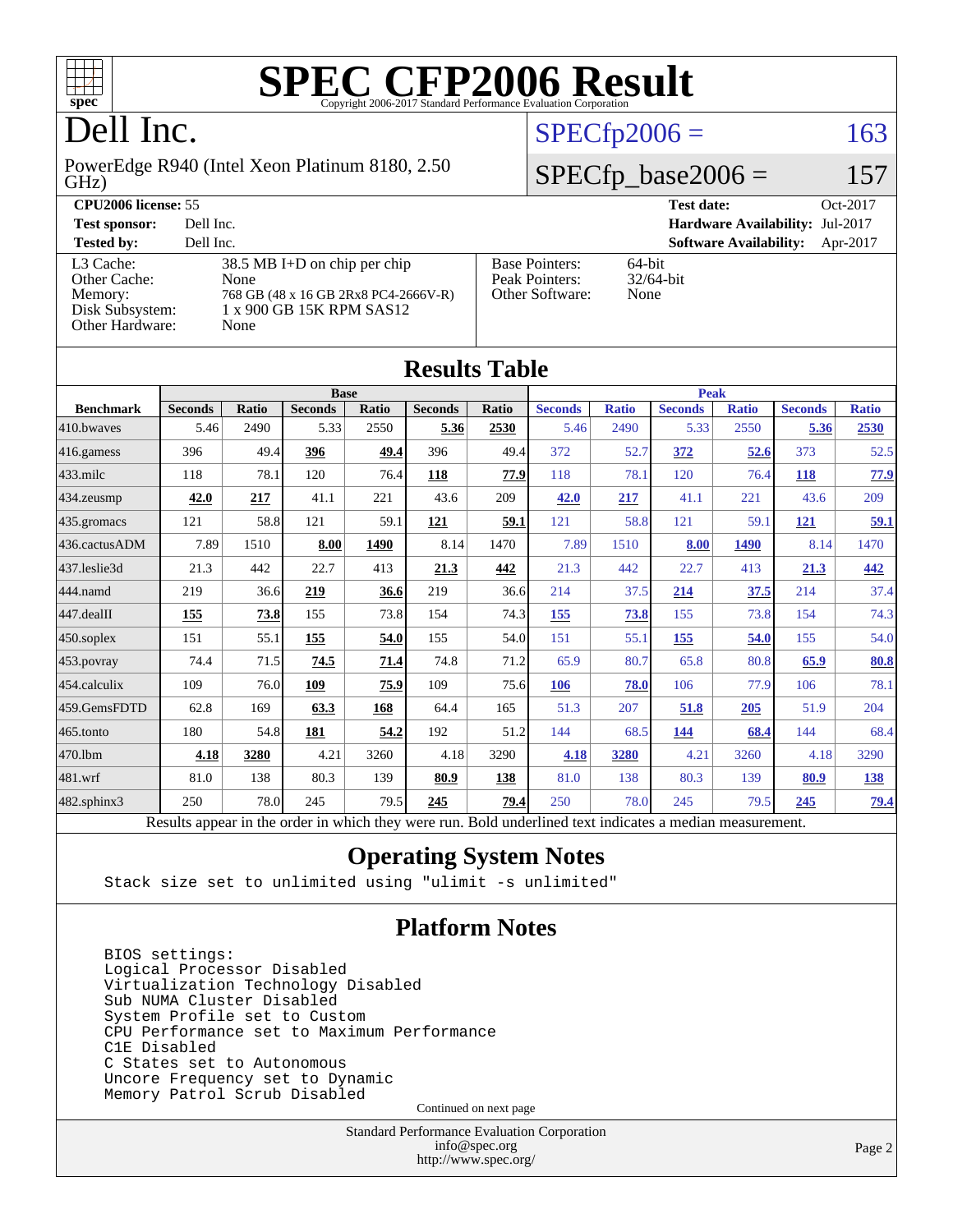

## Dell Inc.

GHz) PowerEdge R940 (Intel Xeon Platinum 8180, 2.50  $SPECTp2006 = 163$ 

 $SPECTp\_base2006 = 157$ 

**[CPU2006 license:](http://www.spec.org/auto/cpu2006/Docs/result-fields.html#CPU2006license)** 55 **[Test date:](http://www.spec.org/auto/cpu2006/Docs/result-fields.html#Testdate)** Oct-2017 **[Test sponsor:](http://www.spec.org/auto/cpu2006/Docs/result-fields.html#Testsponsor)** Dell Inc. **[Hardware Availability:](http://www.spec.org/auto/cpu2006/Docs/result-fields.html#HardwareAvailability)** Jul-2017 **[Tested by:](http://www.spec.org/auto/cpu2006/Docs/result-fields.html#Testedby)** Dell Inc. **[Software Availability:](http://www.spec.org/auto/cpu2006/Docs/result-fields.html#SoftwareAvailability)** Apr-2017

#### **[Platform Notes \(Continued\)](http://www.spec.org/auto/cpu2006/Docs/result-fields.html#PlatformNotes)**

Standard Performance Evaluation Corporation Energy Efficiency Policy set to Performance CPU Interconnect Bus Link Power Management Disabled PCI ASPM L1 Link Power Management Disabled Sysinfo program /home/cpu2006/config/sysinfo.rev6993 Revision 6993 of 2015-11-06 (b5e8d4b4eb51ed28d7f98696cbe290c1) running on linux-ly5k Wed Oct 11 14:59:56 2017 This section contains SUT (System Under Test) info as seen by some common utilities. To remove or add to this section, see: <http://www.spec.org/cpu2006/Docs/config.html#sysinfo> From /proc/cpuinfo model name : Intel(R) Xeon(R) Platinum 8180 CPU @ 2.50GHz 4 "physical id"s (chips) 112 "processors" cores, siblings (Caution: counting these is hw and system dependent. The following excerpts from /proc/cpuinfo might not be reliable. Use with caution.) cpu cores : 28 siblings : 28 physical 0: cores 0 1 2 3 4 5 6 8 9 10 11 12 13 14 16 17 18 19 20 21 22 24 25 26 27 28 29 30 physical 1: cores 0 1 2 3 4 5 6 8 9 10 11 12 13 14 16 17 18 19 20 21 22 24 25 26 27 28 29 30 physical 2: cores 0 1 2 3 4 5 6 8 9 10 11 12 13 14 16 17 18 19 20 21 22 24 25 26 27 28 29 30 physical 3: cores 0 1 2 3 4 5 6 8 9 10 11 12 13 14 16 17 18 19 20 21 22 24 25 26 27 28 29 30 cache size : 39424 KB From /proc/meminfo MemTotal: 791224424 kB HugePages\_Total: 0 Hugepagesize: 2048 kB /usr/bin/lsb\_release -d SUSE Linux Enterprise Server 12 SP2 From /etc/\*release\* /etc/\*version\* SuSE-release: SUSE Linux Enterprise Server 12 (x86\_64) VERSION = 12 PATCHLEVEL = 2 # This file is deprecated and will be removed in a future service pack or release. # Please check /etc/os-release for details about this release. os-release: NAME="SLES" VERSION="12-SP2" VERSION\_ID="12.2" PRETTY\_NAME="SUSE Linux Enterprise Server 12 SP2" ID="sles" Continued on next page

[info@spec.org](mailto:info@spec.org) <http://www.spec.org/>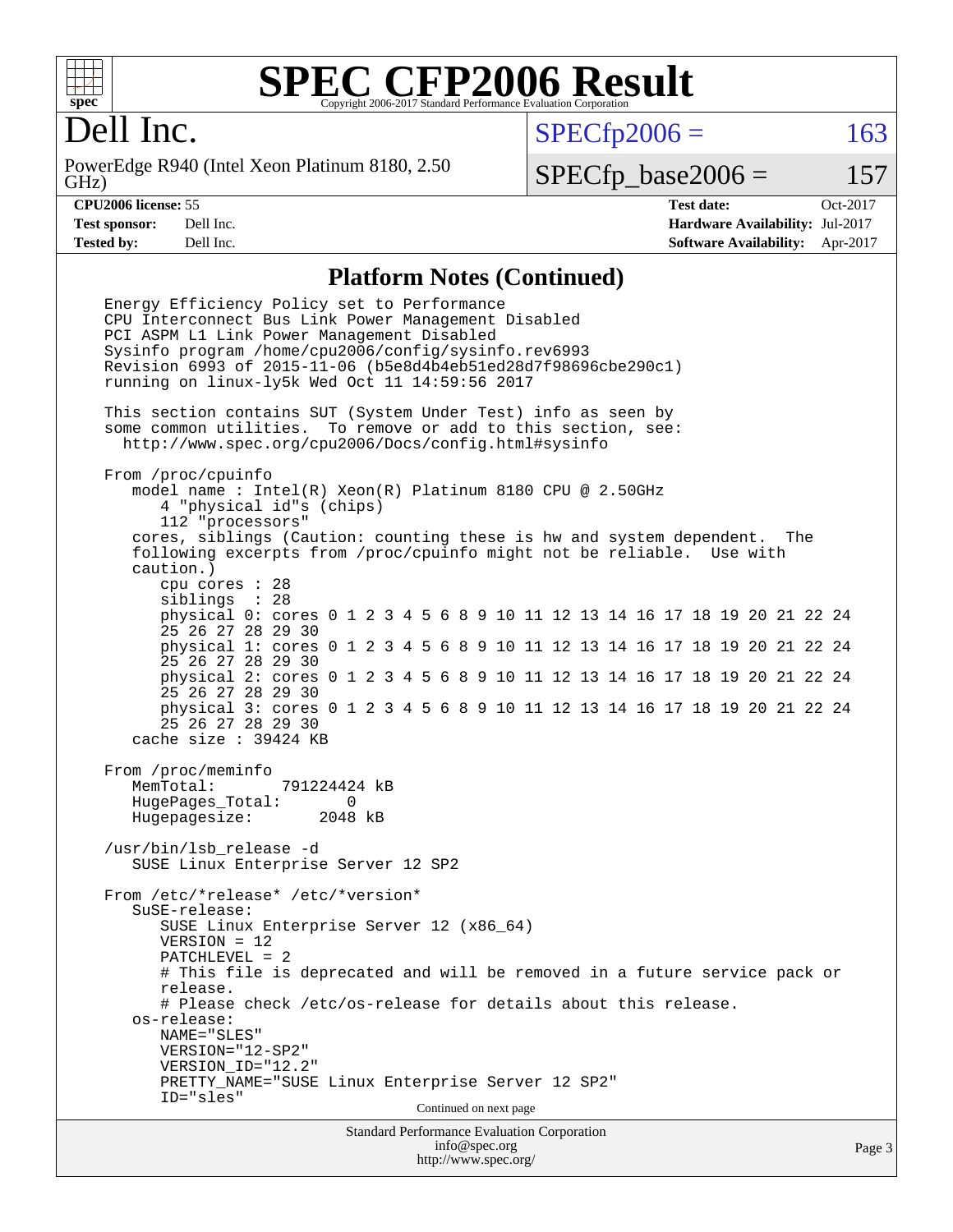

#### Dell Inc.

GHz) PowerEdge R940 (Intel Xeon Platinum 8180, 2.50  $SPECTp2006 = 163$ 

#### $SPECfp\_base2006 = 157$

**[CPU2006 license:](http://www.spec.org/auto/cpu2006/Docs/result-fields.html#CPU2006license)** 55 **[Test date:](http://www.spec.org/auto/cpu2006/Docs/result-fields.html#Testdate)** Oct-2017 **[Test sponsor:](http://www.spec.org/auto/cpu2006/Docs/result-fields.html#Testsponsor)** Dell Inc. **[Hardware Availability:](http://www.spec.org/auto/cpu2006/Docs/result-fields.html#HardwareAvailability)** Jul-2017 **[Tested by:](http://www.spec.org/auto/cpu2006/Docs/result-fields.html#Testedby)** Dell Inc. **[Software Availability:](http://www.spec.org/auto/cpu2006/Docs/result-fields.html#SoftwareAvailability)** Apr-2017

#### **[Platform Notes \(Continued\)](http://www.spec.org/auto/cpu2006/Docs/result-fields.html#PlatformNotes)**

 ANSI\_COLOR="0;32" CPE\_NAME="cpe:/o:suse:sles:12:sp2"

uname -a:

 Linux linux-ly5k 4.4.21-69-default #1 SMP Tue Oct 25 10:58:20 UTC 2016 (9464f67) x86\_64 x86\_64 x86\_64 GNU/Linux

run-level 3 Oct 11 10:44

SPEC is set to: /home/cpu2006<br>Filesystem Type Size Type Size Used Avail Use% Mounted on /dev/sda4 xfs 796G 17G 780G 3% /home Additional information from dmidecode:

 Warning: Use caution when you interpret this section. The 'dmidecode' program reads system data which is "intended to allow hardware to be accurately determined", but the intent may not be met, as there are frequent changes to hardware, firmware, and the "DMTF SMBIOS" standard.

 BIOS Dell Inc. 1.1.7 08/10/2017 Memory: 48x 00CE063200CE M393A2K43BB1-CTD 16 GB 2 rank 2666 MHz

(End of data from sysinfo program)

#### **[General Notes](http://www.spec.org/auto/cpu2006/Docs/result-fields.html#GeneralNotes)**

Environment variables set by runspec before the start of the run: KMP\_AFFINITY = "granularity=fine,proclist= $[0-60:4,1-61:4,2-62:4,3-63:4]$ ,explicit" LD\_LIBRARY\_PATH = "/home/cpu2006/lib/ia32:/home/cpu2006/lib/intel64:/home/cpu2006/sh10.2" OMP NUM THREADS = "64"

 Binaries compiled on a system with 1x Intel Core i7-4790 CPU + 32GB RAM memory using Redhat Enterprise Linux 7.2 Transparent Huge Pages disabled with: echo never > /sys/kernel/mm/transparent\_hugepage/enabled Filesystem page cache cleared with: shell invocation of 'sync; echo 3 > /proc/sys/vm/drop\_caches' prior to run

#### **[Base Compiler Invocation](http://www.spec.org/auto/cpu2006/Docs/result-fields.html#BaseCompilerInvocation)**

[C benchmarks](http://www.spec.org/auto/cpu2006/Docs/result-fields.html#Cbenchmarks): [icc -m64](http://www.spec.org/cpu2006/results/res2017q4/cpu2006-20171016-50280.flags.html#user_CCbase_intel_icc_64bit_bda6cc9af1fdbb0edc3795bac97ada53)

[C++ benchmarks:](http://www.spec.org/auto/cpu2006/Docs/result-fields.html#CXXbenchmarks) [icpc -m64](http://www.spec.org/cpu2006/results/res2017q4/cpu2006-20171016-50280.flags.html#user_CXXbase_intel_icpc_64bit_fc66a5337ce925472a5c54ad6a0de310)

[Fortran benchmarks](http://www.spec.org/auto/cpu2006/Docs/result-fields.html#Fortranbenchmarks): [ifort -m64](http://www.spec.org/cpu2006/results/res2017q4/cpu2006-20171016-50280.flags.html#user_FCbase_intel_ifort_64bit_ee9d0fb25645d0210d97eb0527dcc06e)

Continued on next page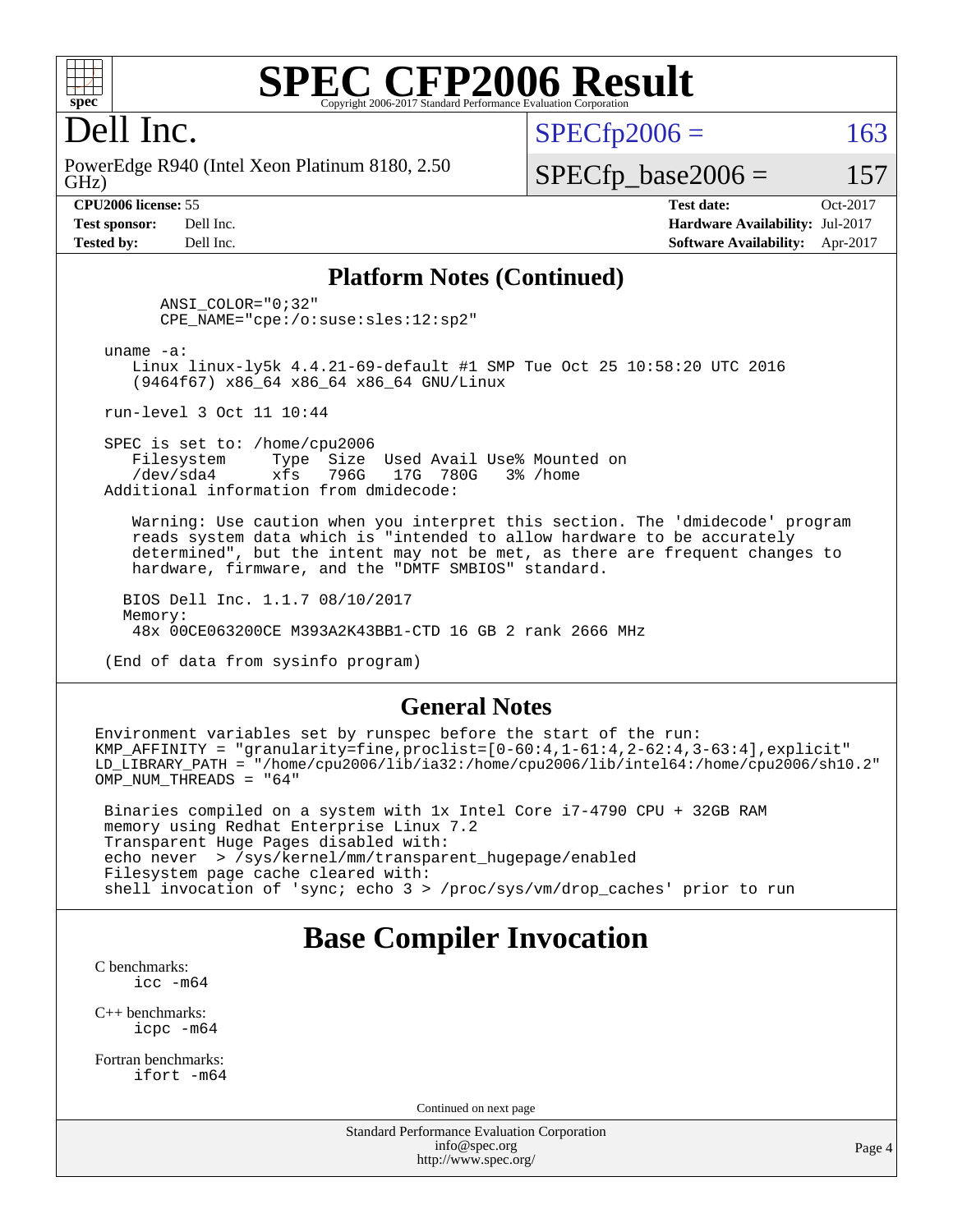

## Dell Inc.

GHz) PowerEdge R940 (Intel Xeon Platinum 8180, 2.50  $SPECTp2006 = 163$ 

 $SPECfp\_base2006 = 157$ 

**[CPU2006 license:](http://www.spec.org/auto/cpu2006/Docs/result-fields.html#CPU2006license)** 55 **[Test date:](http://www.spec.org/auto/cpu2006/Docs/result-fields.html#Testdate)** Oct-2017 **[Test sponsor:](http://www.spec.org/auto/cpu2006/Docs/result-fields.html#Testsponsor)** Dell Inc. **[Hardware Availability:](http://www.spec.org/auto/cpu2006/Docs/result-fields.html#HardwareAvailability)** Jul-2017 **[Tested by:](http://www.spec.org/auto/cpu2006/Docs/result-fields.html#Testedby)** Dell Inc. **[Software Availability:](http://www.spec.org/auto/cpu2006/Docs/result-fields.html#SoftwareAvailability)** Apr-2017

## **[Base Compiler Invocation \(Continued\)](http://www.spec.org/auto/cpu2006/Docs/result-fields.html#BaseCompilerInvocation)**

[Benchmarks using both Fortran and C](http://www.spec.org/auto/cpu2006/Docs/result-fields.html#BenchmarksusingbothFortranandC): [icc -m64](http://www.spec.org/cpu2006/results/res2017q4/cpu2006-20171016-50280.flags.html#user_CC_FCbase_intel_icc_64bit_bda6cc9af1fdbb0edc3795bac97ada53) [ifort -m64](http://www.spec.org/cpu2006/results/res2017q4/cpu2006-20171016-50280.flags.html#user_CC_FCbase_intel_ifort_64bit_ee9d0fb25645d0210d97eb0527dcc06e)

| <b>Base Portability Flags</b> |  |  |
|-------------------------------|--|--|
|-------------------------------|--|--|

| 435.gromacs: -DSPEC_CPU_LP64 -nofor_main                       |
|----------------------------------------------------------------|
| 436.cactusADM: - DSPEC CPU LP64 - nofor main                   |
|                                                                |
|                                                                |
|                                                                |
|                                                                |
|                                                                |
| 454.calculix: - DSPEC CPU LP64 - nofor main                    |
|                                                                |
|                                                                |
|                                                                |
| 481.wrf: -DSPEC CPU_LP64 -DSPEC_CPU_CASE_FLAG -DSPEC_CPU_LINUX |
|                                                                |
|                                                                |

#### **[Base Optimization Flags](http://www.spec.org/auto/cpu2006/Docs/result-fields.html#BaseOptimizationFlags)**

[C benchmarks](http://www.spec.org/auto/cpu2006/Docs/result-fields.html#Cbenchmarks): [-xCORE-AVX2](http://www.spec.org/cpu2006/results/res2017q4/cpu2006-20171016-50280.flags.html#user_CCbase_f-xCORE-AVX2) [-ipo](http://www.spec.org/cpu2006/results/res2017q4/cpu2006-20171016-50280.flags.html#user_CCbase_f-ipo) [-O3](http://www.spec.org/cpu2006/results/res2017q4/cpu2006-20171016-50280.flags.html#user_CCbase_f-O3) [-no-prec-div](http://www.spec.org/cpu2006/results/res2017q4/cpu2006-20171016-50280.flags.html#user_CCbase_f-no-prec-div) [-parallel](http://www.spec.org/cpu2006/results/res2017q4/cpu2006-20171016-50280.flags.html#user_CCbase_f-parallel) [-qopt-prefetch](http://www.spec.org/cpu2006/results/res2017q4/cpu2006-20171016-50280.flags.html#user_CCbase_f-qopt-prefetch) [C++ benchmarks:](http://www.spec.org/auto/cpu2006/Docs/result-fields.html#CXXbenchmarks) [-xCORE-AVX2](http://www.spec.org/cpu2006/results/res2017q4/cpu2006-20171016-50280.flags.html#user_CXXbase_f-xCORE-AVX2) [-ipo](http://www.spec.org/cpu2006/results/res2017q4/cpu2006-20171016-50280.flags.html#user_CXXbase_f-ipo) [-O3](http://www.spec.org/cpu2006/results/res2017q4/cpu2006-20171016-50280.flags.html#user_CXXbase_f-O3) [-no-prec-div](http://www.spec.org/cpu2006/results/res2017q4/cpu2006-20171016-50280.flags.html#user_CXXbase_f-no-prec-div) [-qopt-prefetch](http://www.spec.org/cpu2006/results/res2017q4/cpu2006-20171016-50280.flags.html#user_CXXbase_f-qopt-prefetch)

[Fortran benchmarks](http://www.spec.org/auto/cpu2006/Docs/result-fields.html#Fortranbenchmarks): [-xCORE-AVX2](http://www.spec.org/cpu2006/results/res2017q4/cpu2006-20171016-50280.flags.html#user_FCbase_f-xCORE-AVX2) [-ipo](http://www.spec.org/cpu2006/results/res2017q4/cpu2006-20171016-50280.flags.html#user_FCbase_f-ipo) [-O3](http://www.spec.org/cpu2006/results/res2017q4/cpu2006-20171016-50280.flags.html#user_FCbase_f-O3) [-no-prec-div](http://www.spec.org/cpu2006/results/res2017q4/cpu2006-20171016-50280.flags.html#user_FCbase_f-no-prec-div) [-parallel](http://www.spec.org/cpu2006/results/res2017q4/cpu2006-20171016-50280.flags.html#user_FCbase_f-parallel) [-qopt-prefetch](http://www.spec.org/cpu2006/results/res2017q4/cpu2006-20171016-50280.flags.html#user_FCbase_f-qopt-prefetch)

[Benchmarks using both Fortran and C](http://www.spec.org/auto/cpu2006/Docs/result-fields.html#BenchmarksusingbothFortranandC): [-xCORE-AVX2](http://www.spec.org/cpu2006/results/res2017q4/cpu2006-20171016-50280.flags.html#user_CC_FCbase_f-xCORE-AVX2) [-ipo](http://www.spec.org/cpu2006/results/res2017q4/cpu2006-20171016-50280.flags.html#user_CC_FCbase_f-ipo) [-O3](http://www.spec.org/cpu2006/results/res2017q4/cpu2006-20171016-50280.flags.html#user_CC_FCbase_f-O3) [-no-prec-div](http://www.spec.org/cpu2006/results/res2017q4/cpu2006-20171016-50280.flags.html#user_CC_FCbase_f-no-prec-div) [-parallel](http://www.spec.org/cpu2006/results/res2017q4/cpu2006-20171016-50280.flags.html#user_CC_FCbase_f-parallel) [-qopt-prefetch](http://www.spec.org/cpu2006/results/res2017q4/cpu2006-20171016-50280.flags.html#user_CC_FCbase_f-qopt-prefetch)

#### **[Peak Compiler Invocation](http://www.spec.org/auto/cpu2006/Docs/result-fields.html#PeakCompilerInvocation)**

[C benchmarks](http://www.spec.org/auto/cpu2006/Docs/result-fields.html#Cbenchmarks): [icc -m64](http://www.spec.org/cpu2006/results/res2017q4/cpu2006-20171016-50280.flags.html#user_CCpeak_intel_icc_64bit_bda6cc9af1fdbb0edc3795bac97ada53)

[C++ benchmarks:](http://www.spec.org/auto/cpu2006/Docs/result-fields.html#CXXbenchmarks) [icpc -m64](http://www.spec.org/cpu2006/results/res2017q4/cpu2006-20171016-50280.flags.html#user_CXXpeak_intel_icpc_64bit_fc66a5337ce925472a5c54ad6a0de310)

Continued on next page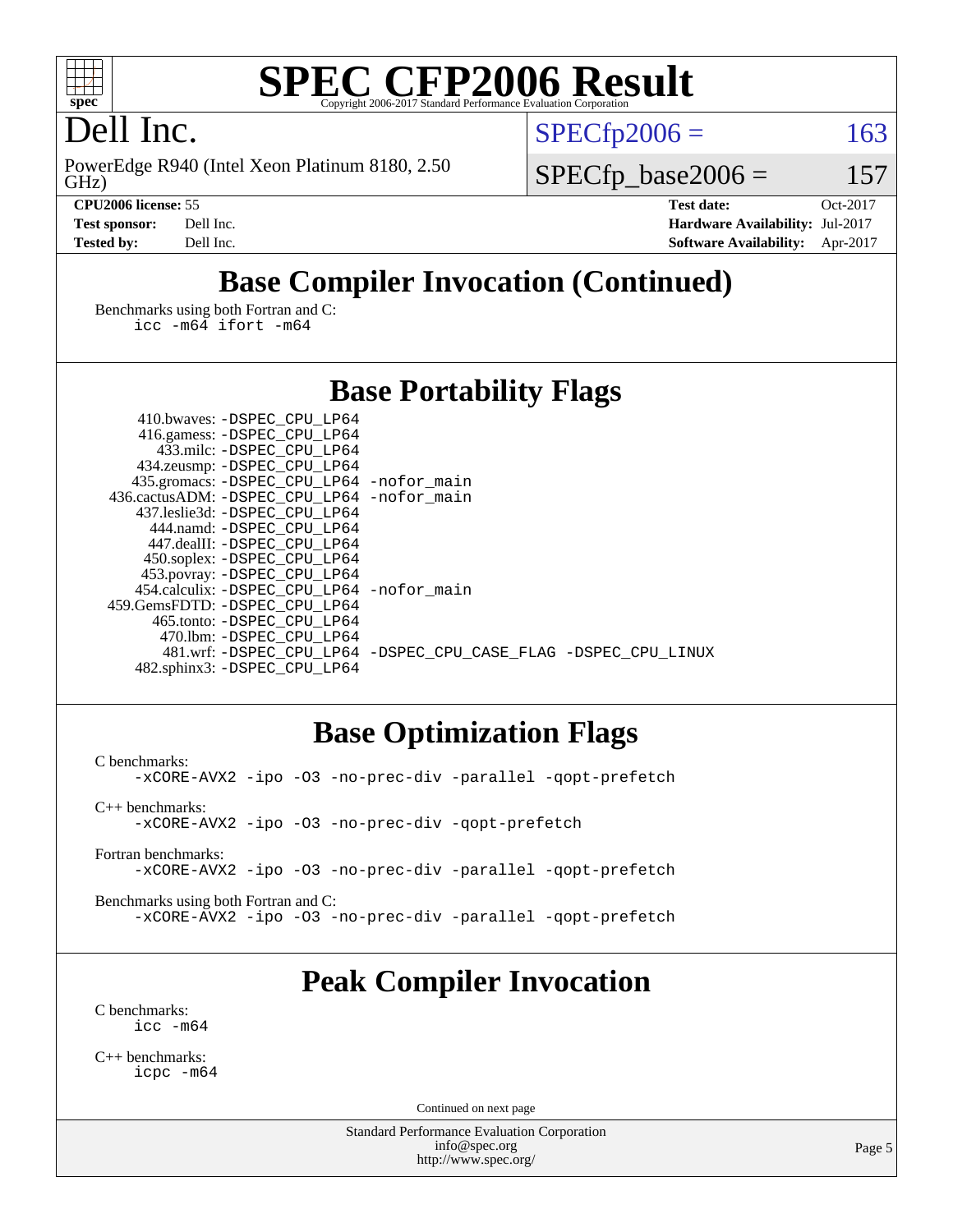

## Dell Inc.

GHz) PowerEdge R940 (Intel Xeon Platinum 8180, 2.50  $SPECTp2006 = 163$ 

**[Test sponsor:](http://www.spec.org/auto/cpu2006/Docs/result-fields.html#Testsponsor)** Dell Inc. **[Hardware Availability:](http://www.spec.org/auto/cpu2006/Docs/result-fields.html#HardwareAvailability)** Jul-2017 **[Tested by:](http://www.spec.org/auto/cpu2006/Docs/result-fields.html#Testedby)** Dell Inc. **[Software Availability:](http://www.spec.org/auto/cpu2006/Docs/result-fields.html#SoftwareAvailability)** Apr-2017

 $SPECfp\_base2006 = 157$ 

**[CPU2006 license:](http://www.spec.org/auto/cpu2006/Docs/result-fields.html#CPU2006license)** 55 **[Test date:](http://www.spec.org/auto/cpu2006/Docs/result-fields.html#Testdate)** Oct-2017

## **[Peak Compiler Invocation \(Continued\)](http://www.spec.org/auto/cpu2006/Docs/result-fields.html#PeakCompilerInvocation)**

[Fortran benchmarks](http://www.spec.org/auto/cpu2006/Docs/result-fields.html#Fortranbenchmarks): [ifort -m64](http://www.spec.org/cpu2006/results/res2017q4/cpu2006-20171016-50280.flags.html#user_FCpeak_intel_ifort_64bit_ee9d0fb25645d0210d97eb0527dcc06e)

[Benchmarks using both Fortran and C](http://www.spec.org/auto/cpu2006/Docs/result-fields.html#BenchmarksusingbothFortranandC): [icc -m64](http://www.spec.org/cpu2006/results/res2017q4/cpu2006-20171016-50280.flags.html#user_CC_FCpeak_intel_icc_64bit_bda6cc9af1fdbb0edc3795bac97ada53) [ifort -m64](http://www.spec.org/cpu2006/results/res2017q4/cpu2006-20171016-50280.flags.html#user_CC_FCpeak_intel_ifort_64bit_ee9d0fb25645d0210d97eb0527dcc06e)

**[Peak Portability Flags](http://www.spec.org/auto/cpu2006/Docs/result-fields.html#PeakPortabilityFlags)**

Same as Base Portability Flags

## **[Peak Optimization Flags](http://www.spec.org/auto/cpu2006/Docs/result-fields.html#PeakOptimizationFlags)**

[C benchmarks](http://www.spec.org/auto/cpu2006/Docs/result-fields.html#Cbenchmarks):

433.milc: basepeak = yes

 $470$ .lbm: basepeak = yes

 $482$ .sphinx $3$ : basepeak = yes

```
C++ benchmarks:
```

```
 444.namd: -prof-gen(pass 1) -prof-use(pass 2) -xCORE-AVX2(pass 2)
-par-num-threads=1-ipo-O3(pass 2)-no-prec-div(pass 2) -fno-alias -auto-ilp32
```
447.dealII: basepeak = yes

 $450$ .soplex: basepeak = yes

 453.povray: [-prof-gen](http://www.spec.org/cpu2006/results/res2017q4/cpu2006-20171016-50280.flags.html#user_peakPASS1_CXXFLAGSPASS1_LDFLAGS453_povray_prof_gen_e43856698f6ca7b7e442dfd80e94a8fc)(pass 1) [-prof-use](http://www.spec.org/cpu2006/results/res2017q4/cpu2006-20171016-50280.flags.html#user_peakPASS2_CXXFLAGSPASS2_LDFLAGS453_povray_prof_use_bccf7792157ff70d64e32fe3e1250b55)(pass 2) [-xCORE-AVX2](http://www.spec.org/cpu2006/results/res2017q4/cpu2006-20171016-50280.flags.html#user_peakPASS2_CXXFLAGSPASS2_LDFLAGS453_povray_f-xCORE-AVX2)(pass 2)  $-par-num-threads=1(pass 1) -ipo(pass 2) -O3(pass 2)$  $-par-num-threads=1(pass 1) -ipo(pass 2) -O3(pass 2)$  $-par-num-threads=1(pass 1) -ipo(pass 2) -O3(pass 2)$  $-par-num-threads=1(pass 1) -ipo(pass 2) -O3(pass 2)$  $-par-num-threads=1(pass 1) -ipo(pass 2) -O3(pass 2)$  $-par-num-threads=1(pass 1) -ipo(pass 2) -O3(pass 2)$ [-no-prec-div](http://www.spec.org/cpu2006/results/res2017q4/cpu2006-20171016-50280.flags.html#user_peakPASS2_CXXFLAGSPASS2_LDFLAGS453_povray_f-no-prec-div)(pass 2) [-unroll4](http://www.spec.org/cpu2006/results/res2017q4/cpu2006-20171016-50280.flags.html#user_peakCXXOPTIMIZE453_povray_f-unroll_4e5e4ed65b7fd20bdcd365bec371b81f) [-ansi-alias](http://www.spec.org/cpu2006/results/res2017q4/cpu2006-20171016-50280.flags.html#user_peakCXXOPTIMIZE453_povray_f-ansi-alias)

[Fortran benchmarks](http://www.spec.org/auto/cpu2006/Docs/result-fields.html#Fortranbenchmarks):

 $410.bwaves: basepeak = yes$ 

```
 416.gamess: -prof-gen(pass 1) -prof-use(pass 2) -xCORE-AVX2(pass 2)
  -par-num-threads=1-ipo-O3(pass 2)-no-prec-div(pass 2) -unroll2 -inline-level=0 -scalar-rep-
```
434.zeusmp: basepeak = yes

437.leslie3d: basepeak = yes

Continued on next page